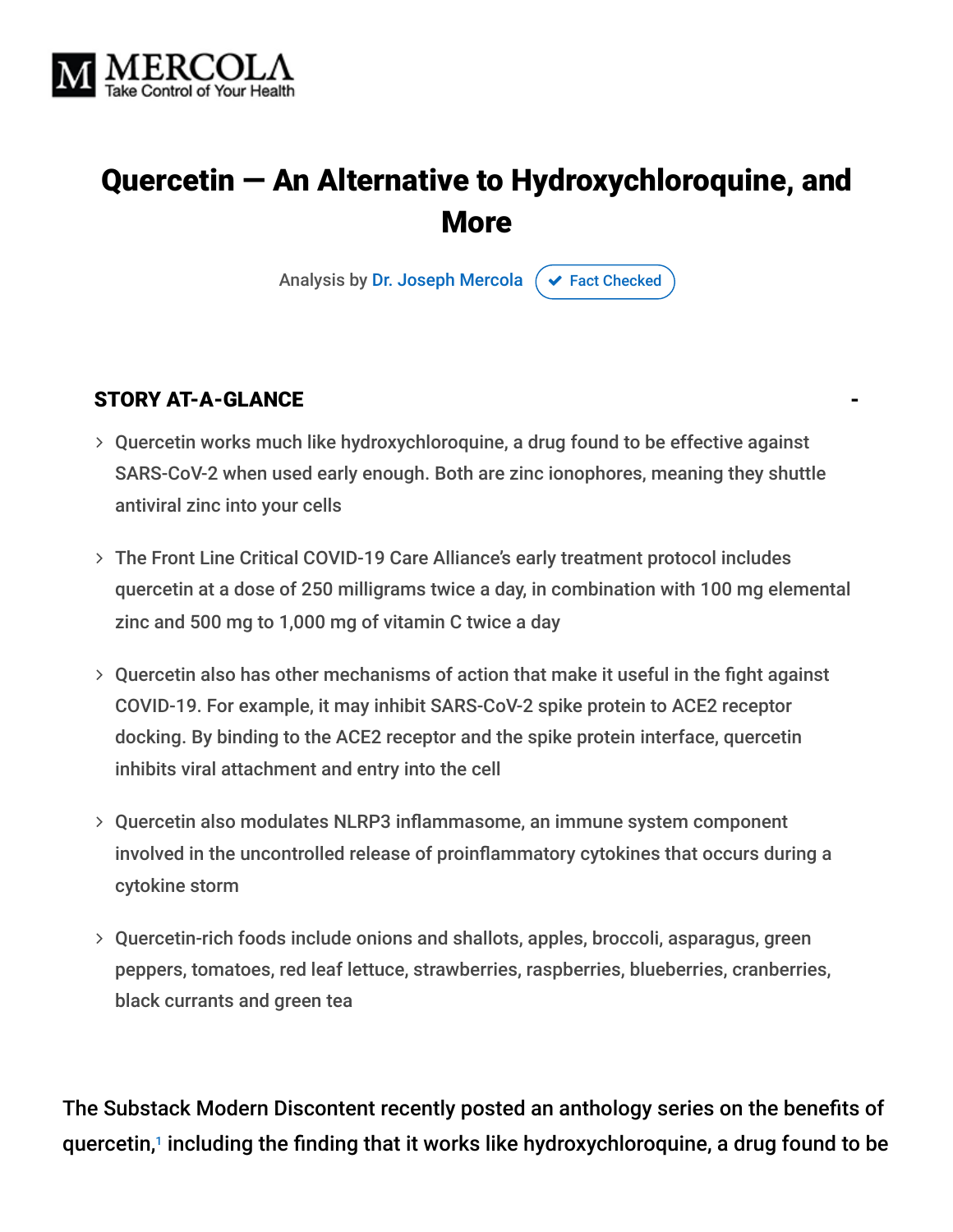effective against SARS-CoV-2 when used early enough.

Part  $1<sup>2</sup>$  begins with a brief overview of what quercetin is and its basic mechanisms of action. Quercetin is a flavonoid found in a variety of fruits and vegetables, such as onions and shallots, apples, broccoli, asparagus, green peppers, tomatoes, red leaf lettuce, strawberries, raspberries, blueberries, cranberries, black currants and green tea.

The quercetin content in any given food is largely dependent on light exposure, though, so depending on the country you're in, different foods will top the list of most quercetinrich. General mechanisms of action of this nutrient include: 3

| Antioxidant activity - Antioxidants help<br>prevent oxidative damage from harmful<br>reactive oxygen species (ROS).<br>Quercetin acts as a free radical<br>scavenger, and its activity can be further<br>enhanced by vitamin C       | Anti-inflammatory activity $-$ This is in<br>part responsible for quercetin's<br>cardiovascular benefits          |
|--------------------------------------------------------------------------------------------------------------------------------------------------------------------------------------------------------------------------------------|-------------------------------------------------------------------------------------------------------------------|
| Inhibition of platelet aggregation                                                                                                                                                                                                   | Anti-allergy activities (inhibits release of<br>histamine and other allergic substances)                          |
| Immunomodulation                                                                                                                                                                                                                     | <b>Anticancer activity</b>                                                                                        |
| Antiviral activity $-$ It's been found to<br>reduce replication of many viruses,<br>including HIV, hepatitis C, enterovirus 71,<br>porcine epidemic diarrhea virus and<br>SARS-CoV-2, by targeting the proteases<br>in these viruses | Zinc ionophore $-\Omega$ uercetin helps zinc<br>enter your cells. Zinc, in turn, has potent<br>antiviral activity |

## Quercetin Against SARS-CoV-2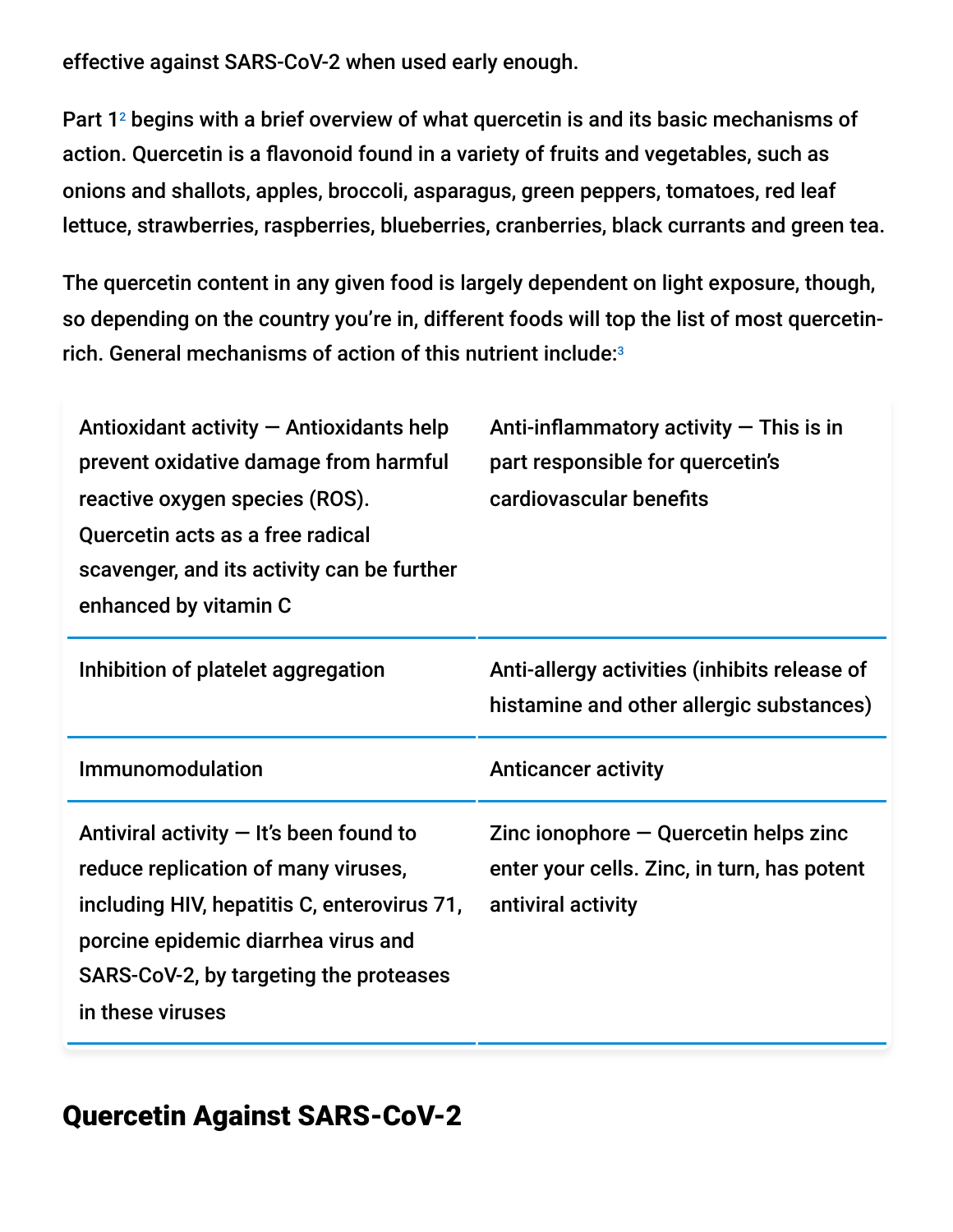In Part  $2<sup>4</sup>$  of the anthology, Modern Discontent reviews the evidence behind the recommendation to use quercetin against COVID-19 specifically. As mentioned, zinc has antiviral activity, and quercetin helps shuttle the zinc into the cell. But quercetin also has other mechanisms of action that make it useful in the fight against COVID-19.

# **<sup>66</sup>** Quercetin modulates NLRP3 inflammasome, an<br>
immune system component involved in the **immune system component involved in the uncontrolled release of proinflammatory cytokines that occurs during a cytokine storm."**

For example, quercetin has been shown to:

Inhibit SARS-CoV-2 spike protein to ACE2 receptor docking. 5,6,7 Computational modeling studies have shown quercetin can bind to the ACE2 receptor and the spike protein interface, thereby inhibiting the two from binding together. By preventing viral attachment, it helps prevent viral entry into the cell. Commenting on one of these studies, Modern Discontent notes: 8

"Although [a] computer modeled study,<sup>9</sup> the evidence here suggests that *quercetin's binding activity to ACE2 is comparable to other standard of care drugs used to treat SARS-CoV-2 (eg. Remdesivir, Lopinavir, Ritonavir)."*

Inhibit lipopolysaccharide (LPS)-induced tumor necrosis factor  $\alpha$  (TNF- $\alpha$ ) production in macrophages.<sup>10</sup> (TNF- $\alpha$  is a cytokine involved in systemic inflammation, secreted by activated macrophages, a type of immune cell that digests foreign substances, microbes and other harmful or damaged components.)

Inhibit the release of proinflammatory cytokines and histamine by modulating calcium influx into the cell. 11

Stabilize mast cells and regulate the basic functional properties of immune cells,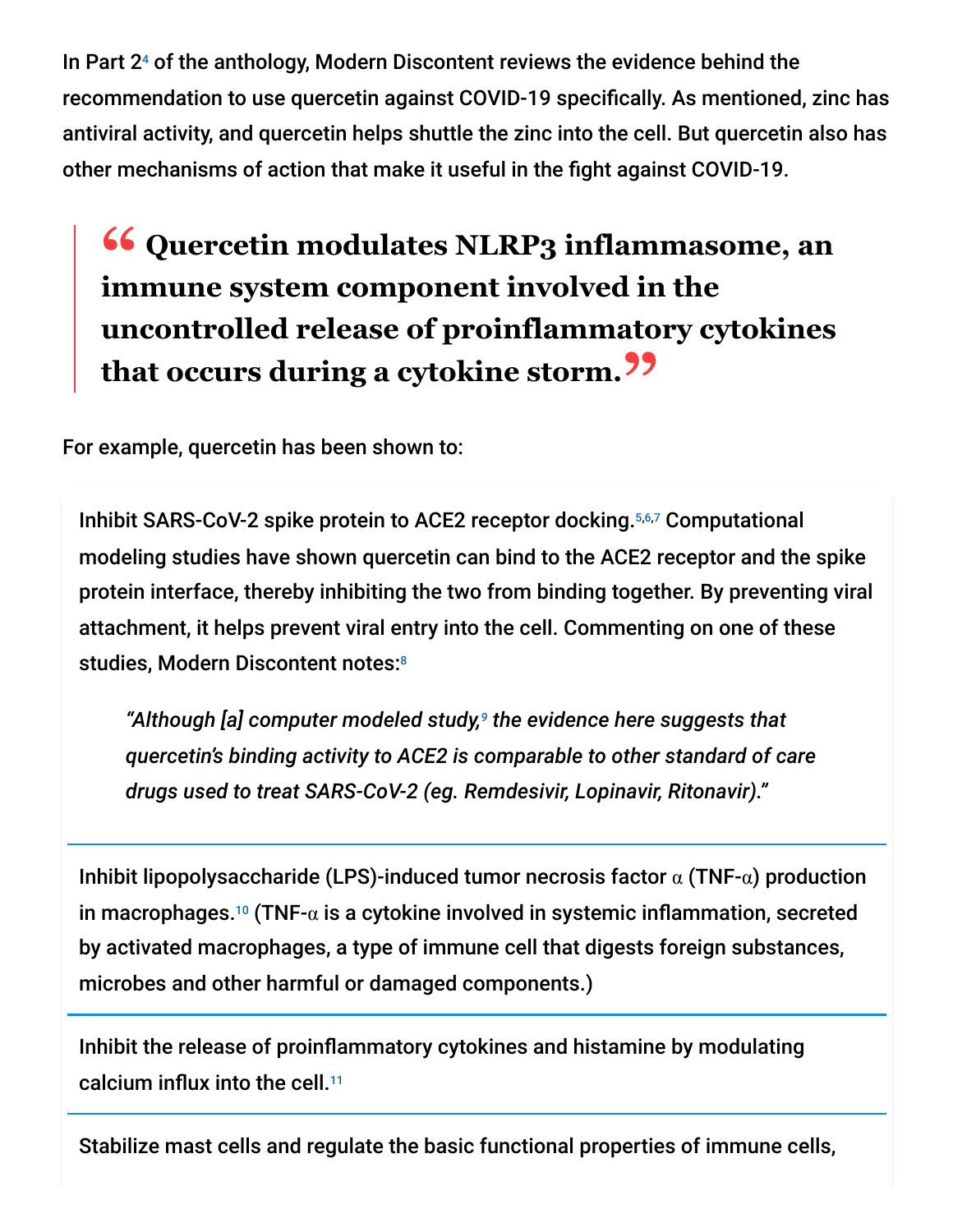thereby allowing it to inhibit "a huge panoply of molecular targets in the micromolar concentration range, either by down-regulating or suppressing many inflammatory pathways and functions." 12

Act as a zinc ionophore, i.e., a compound that shuttles zinc into your cells. $^{\scriptscriptstyle 13}$  This is one of the mechanisms that can account for the effectiveness seen with hydroxychloroquine, which is also a zinc ionophore.

Boost interferon response to viruses, including SARS-CoV-2, by inhibiting the expression of casein kinase II (CK2) $14$  – CK2 is an enzyme that is fundamental to controlling homeostasis at the cellular level. There is evidence that it down-regulates the ability a cell has to generate Type 1 interferon when attacked by a virus.

It does this by inhibiting retinoic acid-inducible gene I (RIG-I),<sup>15</sup> which has protein sensors that signal genetic expression of type 1 interferon by identifying the replication of RNA viruses, such as SARS-CoV-2. Quercetin inhibits the expression of CK2, which slows the replication of RNA viruses. 16

Interferons are a subset of cytokines discovered in 1957. $17$  These cells are often the initial defense against viruses. There are two types and three forms of interferon. Within Type 1 interferon, there are alpha and beta. Type 2 interferon has the gamma form. 18

The different types are based on the function of the cytokine. Type 1 interferons help cells resist viruses. Type 2 aids in responding to infections and cancer growth. The name "interferon" came from the ability of Type 1 to interfere with the virus's ability to duplicate. A cell secretes interferons when a foreign substance, like a virus, is detected.

However, the interferon does not function by attacking the virus. Instead, it tells the infected cell and the cells that surround the infected cell to make proteins that stop viral replication. In a nutshell, quercetin stops CK2 from interfering with the action of Type 1 interferon so cells receive the signal to stop viral replication.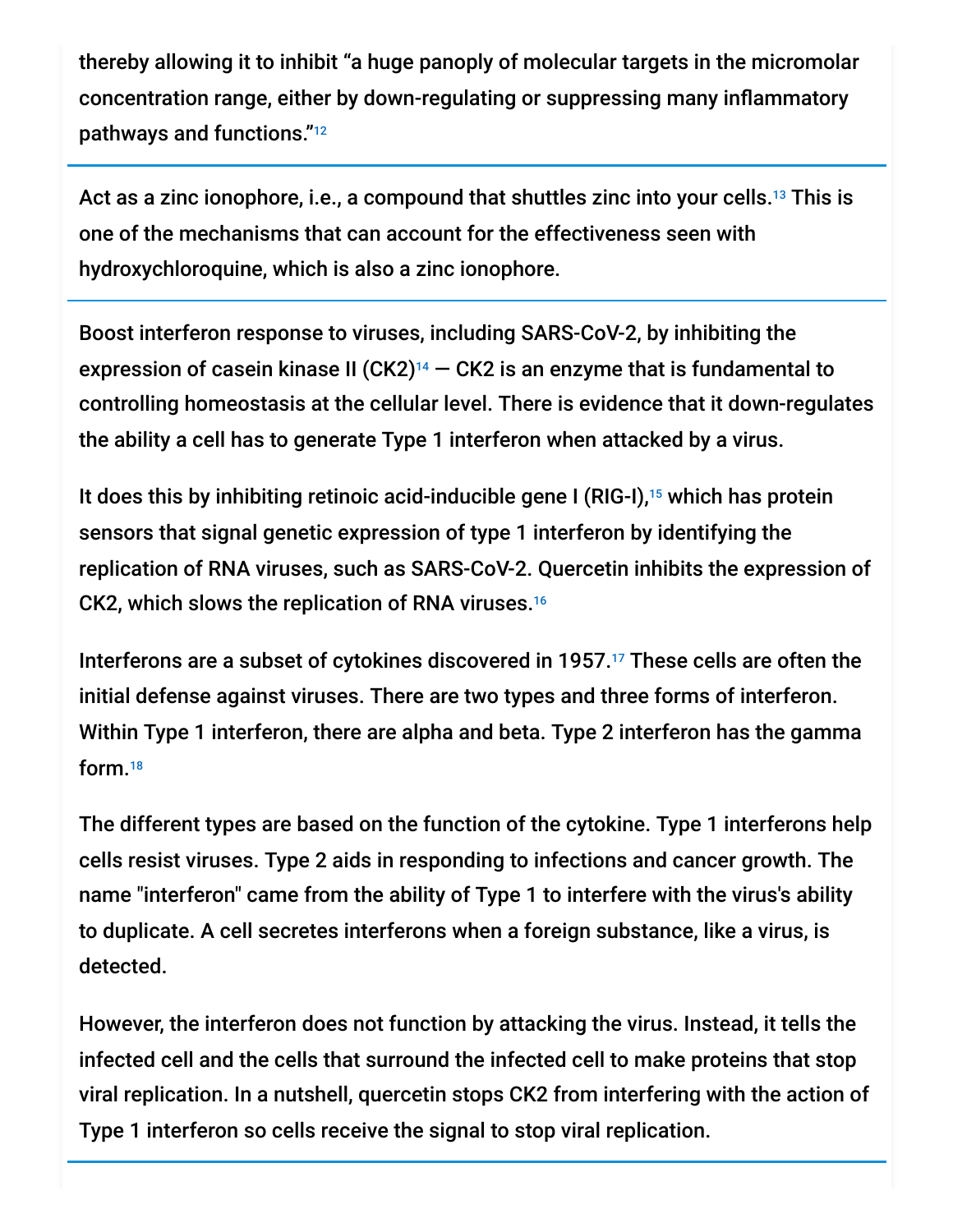Modulate NLRP3 inflammasome, an immune system component involved in the uncontrolled release of proinflammatory cytokines that occurs during a cytokine storm. 19

Exert a direct antiviral activity against SARS-CoV $^{20,21,22}$  – Quercetin's general antiviral capacity has been attributed to three primary mechanisms of action:

- 1. Binding to the spike protein, thereby inhibiting its ability to infect host cells<sup>23</sup>
- 2. Inhibiting replication of already infected cells
- 3. Reducing infected cells' resistance to treatment with antiviral medication

Inhibit the SARS-CoV-2 main protease. 24

The Front Line Critical COVID-19 Care Alliance (FLCCC) early treatment protocol 25 includes quercetin at a dose of 250 milligrams twice a day, in combination with 100 mg elemental zinc and 500 mg to 1,000 mg of vitamin C twice a day.

## Quercetin in COVID-19 Medical Literature

In Part  $3,26$  Modern Discontent reviews some of the clinical trials that have taken place. One COVID-19-specific study<sup>27</sup> found that people who took zinc and two zinc ionophores — quinine drops and quercetin — had lower incidence of COVID-19 than the control group. Over the course of the study (20 weeks), only two of the 53 test subjects became symptomatic, compared to 12 of the 60 controls. As noted by Modern Discontent:<sup>28</sup>

*"Although this didn't test quercetin in isolation, the study does suggest that over-the-counter, easily accessible compounds may be extremely beneficial in fighting against COVID, especially when taken as a prophylactic."*

In another trial,<sup>29</sup> 76 outpatients who tested positive but had only mild symptoms were given 1,000 mg of Quercetin Phytosome® (quercetin in sunflower phospholipids that increase oral absorption 20-fold) per day for 30 days, in addition to standard care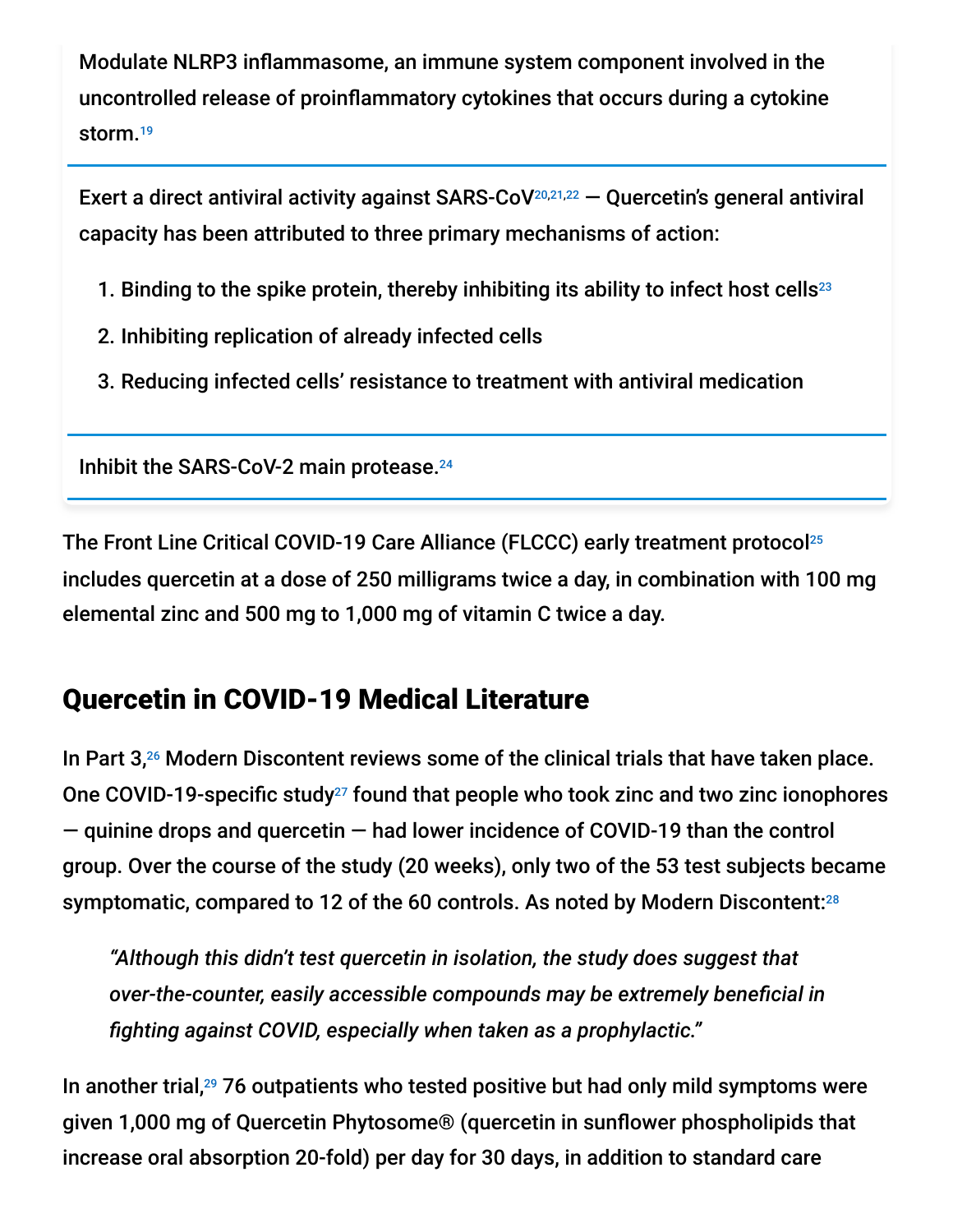(analgesics, oral steroids and antibiotics). Another 76 patients were given standard of care only.

In the quercetin group, only 9.2% of participants went on to require hospitalization, compared to 28.9% of patients who received standard of care only. According to the authors: 30

*"The results revealed a reduction in frequency and length of hospitalization, in need of non-invasive oxygen therapy, in progression to intensive care units and in number of deaths.*

*The results also confirmed the very high safety profile of quercetin and suggested possible anti-fatigue and pro-appetite properties. QP [Quercetin Phytosome®] is a safe agent and in combination with standard care, when used in early stage of viral infection, could aid in improving the early symptoms and help in preventing the severity of COVID-19 disease."*

Quercetin was also featured in two scientific reviews published in 2020.<sup>31</sup> The first, published in in the Integrative Medicine journal in May 2020,<sup>32</sup> highlighted quercetin's promotion of SIRT2, which inhibits NLRP3 inflammasome.

The second review article, $^{33}$  published in the June 19, 2020, issue of Frontiers in Immunology, highlighted quercetin's usefulness as a COVID-19 treatment when used in conjunction with vitamin C. The vitamin C recycles oxidized quercetin, producing a synergistic effect. It also enhances quercetin's antiviral capacity.

### Food as Medicine

With the advent of processed foods, many important nutrients have been lost or minimized in the average person's diet. Quercetin, being found in fresh fruits, vegetables and berries is one of them. Unfortunately, while essential vitamins and minerals are generally recognized for their importance, antioxidants such as quercetin are often overlooked, and sometimes labeled as "pseudoscience" or "fad" supplements. As noted by Modern Discontent: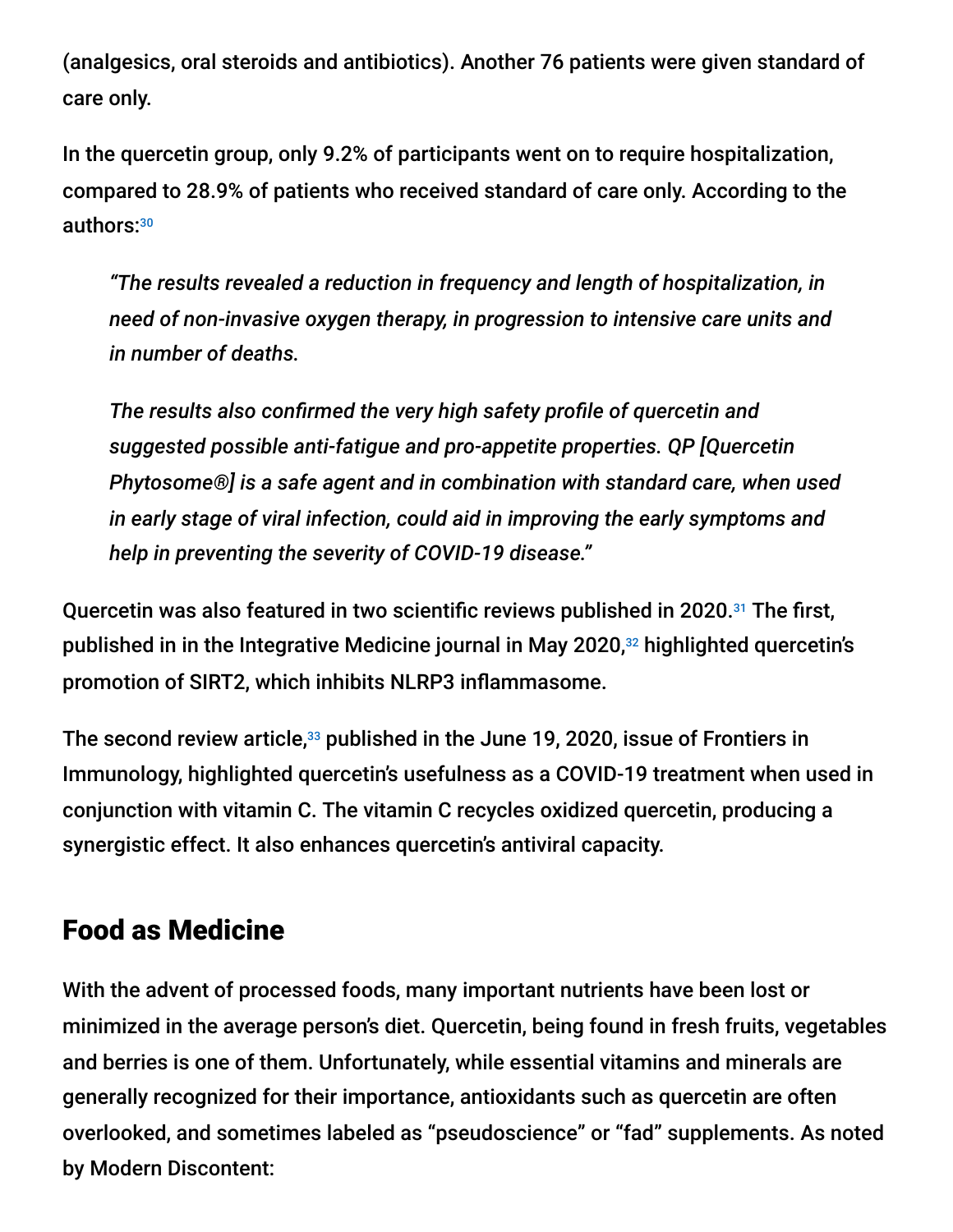*"The great number of benefits that these compounds contribute to humans cannot be overstated ... An argument can be made that not only could quercetin prove beneficial to our health, but an absence of it may prove detrimental in the long term."*

If COVID-19 has taught us anything, it's the importance of basic health and a healthy immune function. In this regard, a diet high in fresh fruits and vegetables can go a long way. Nutritional supplements also have their place, especially in situations like a pandemic.

### **Summary**

In conclusion, Modern Discontent provides the following summary of findings: 34

- *• "There's evidence that quercetin may work similarly to hydroxychloroquine — It seems that quercetin may operate as both an immunomodulator and a zinc ionophore. Its use as an over-the-counter anti-allergic supplement as well as its use for asthma indicates an ability to affect the production of histamine and cytokines ...*
- *• Quercetin has plenty of other benefits — ... Antioxidants ... are some of the most well studied compounds, with possible anti-cancer, pro-heart and pro-organ benefits. Add on possible antimicrobial properties and it becomes hard to argue that this is nothing more than a possible fad supplement.*
- *• Although limited, there is some evidence that quercetin may be effective against SARS-CoV2 — Computer models and in vitro studies suggest that ACE2 receptors and the main protease of SARS-CoV2 may be good target candidates for quercetin ... the limited number of studies suggest quercetin may be effective, especially if used early on or as a prophylactic.*
- *• Dietary quercetin is the main source of quercetin, and its deficiency in modern diets may be contributing to our health problems — Quercetin is primarily sourced from colorful fruits, vegetables, teas ... all foods that many of our ancestors would have consumed on a regular basis ... Modern 'enriched' foods tend to supplement with*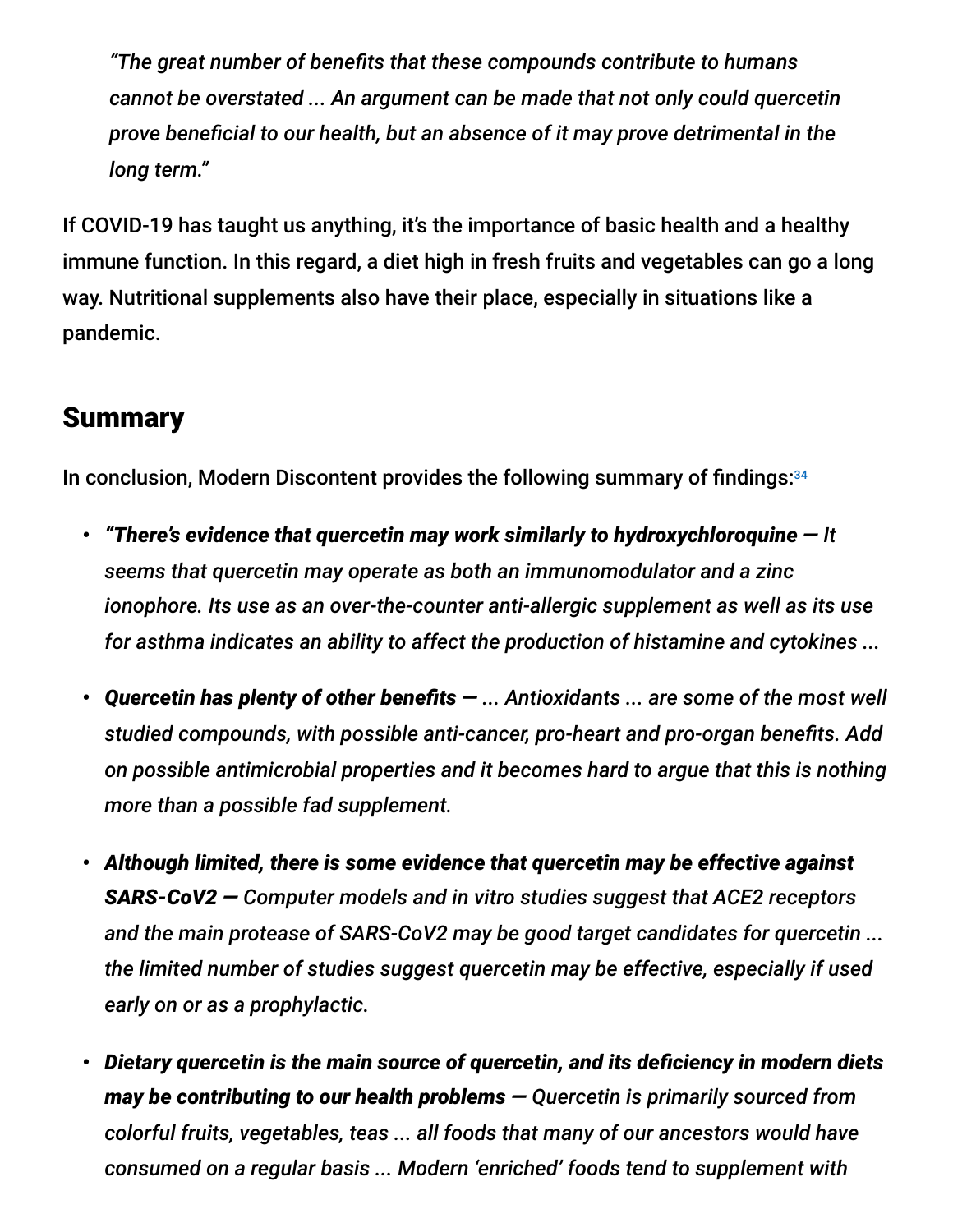*additional vitamins and minerals, but may miss out on other plant-derived compounds that have played a substantial role in our diet.*

*Similar to reduced sunlight exposure and the need for increased vitamin D supplementation, we may need to look at possible supplementation of overlooked compounds such as polyphenols. Sourcing these compounds from real foods would prove the most beneficial, but in groups of people who may not have access to fresh fruits and vegetables, quercetin and polyphenol supplementation may be useful.*

*This would include people with alternative diets such as keto, who may avoid high carb fruits, and thus may be missing a key nutrient in their diets.*

*Quercetin has plenty of benefits, and for those who may be missing out on it in their diet they may want to look into sourcing it with supplementation. Don't take this as a prescription or recommendation, but an argument to examine your own health and see what you may be lacking ..."*

#### **Sources and References**

- <sup>1</sup> [Modern Discontent Quercetin Anthology Series](https://moderndiscontent.substack.com/p/the-quercetin-anthology-series)
- <sup>2, 3</sup> [Modern Discontent Quercetin Anthology Series Part 1](https://moderndiscontent.substack.com/p/quercetin-an-over-the-counter-hydroxychloroquine)
- <sup>4, 8</sup> [Modern Discontent Quercetin Anthology Series Part 2](https://moderndiscontent.substack.com/p/quercetin-an-over-the-counter-hydroxychloroquine-525)
- <sup>5</sup> [Repurposing Therapeutics for COVID-19: Supercomputer-Based Docking to the SARS-CoV-2 Viral Spike](https://bit.ly/3z66ljP) Protein and Viral Spike Protein-Human ACE2 Interface
- <sup>6</sup> J. Agric Food Chem 2020 Nov 25; 68(47): 13982-13989
- 7, 9 Drug Dev Ind Pharm 2020; 46(8): 1345-1353
- $10, 12$  [Nutrients 2016 Mar; 8\(3\): 167, 5.1.2 Mechanism of Action](https://www.ncbi.nlm.nih.gov/pmc/articles/PMC4808895/)
- <sup>11</sup> [Nutrients 2016 Mar; 8\(3\): 167, Table 1: Mast cell](https://www.ncbi.nlm.nih.gov/pmc/articles/PMC4808895/)  $\bullet$
- <sup>13</sup> [Journal of Agricultural and Food Chemistry 2014, 62, 32, 8085-8093](https://pubs.acs.org/doi/full/10.1021/jf5014633)
- <sup>14, 16</sup> [Medical Hypothesis, 2020;142\(109800\)](https://pubmed.ncbi.nlm.nih.gov/32388479/)  $\bullet$
- <sup>15</sup> [Frontiers in Immunology, 2019; doi.org/10.3389/fimmu.2019.01586](https://www.frontiersin.org/articles/10.3389/fimmu.2019.01586/full)  $\bullet$
- <sup>17</sup> [Journal of Biological Chemistry, 2007; doi.org/10.1074/jbc.R700004200](https://www.jbc.org/content/282/28/20047.long)
- <sup>18</sup> [Britannica](https://www.britannica.com/science/interferon)
- <sup>19</sup> [Mediators of Inflammation 2016; 2016, Article ID 5460302](https://www.hindawi.com/journals/mi/2016/5460302/)  $\bullet$
- <sup>20</sup> [Journal of Virology October 2004: 11334-11339 \(PDF\)](https://jvi.asm.org/content/jvi/78/20/11334.full.pdf)  $\bullet$
- <sup>21</sup> [Biotechnology Letters February 15, 2012; 34: 831-838](https://link.springer.com/article/10.1007/s10529-011-0845-8)
- <sup>22</sup> [Bioorg Med Chem 2010 Nov 15;18\(22\):7940-7](https://pubmed.ncbi.nlm.nih.gov/20934345/)